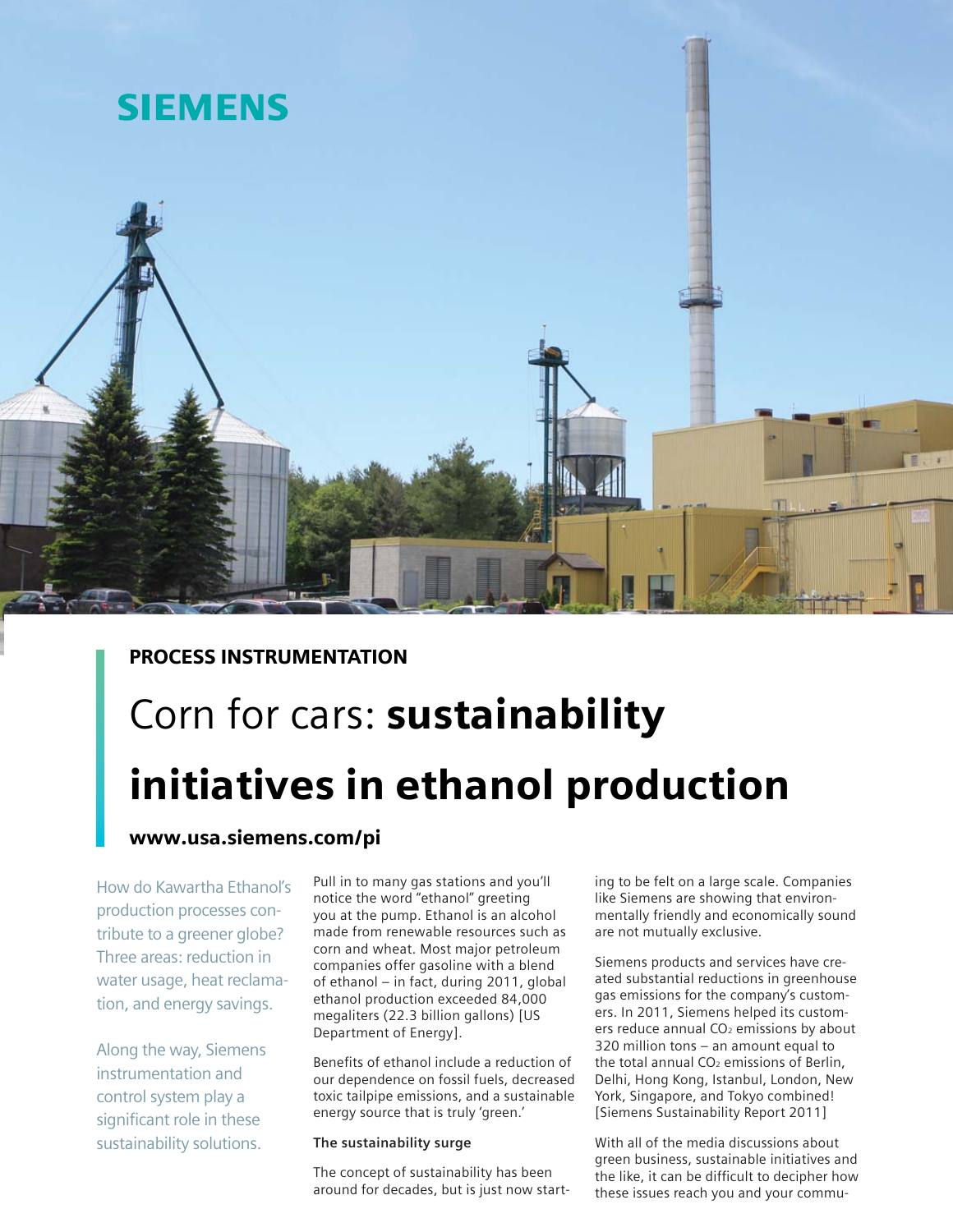

SITRANS LVL200 vibrating point level switches give reliable backup overfill protection on Kawartha Ethanol's chemical dosing tanks.

nity. Are there any sustainable business practices happening in your village, town, or city? For many people, the answer is a resounding yes!

Take Havelock, Ontario, Canada for example. This small central-eastern Ontario community is home to Kawartha Ethanol, one of Canada's mid-sized ethanol producers. Kawartha Ethanol began operations in 2010, and has a production capacity of up to 80 million liters of fuel-grade ethanol a year – that's more than 1.4 million (averagesized) vehicle gas tanks! Throughout production, the company's aim is to operate in the most sustainable way possible. How the company brings sustainable business to small-town Ontario is a story that both Kawartha Ethanol and Siemens are proud to tell.

#### **From grain to "greener" gasoline**

Ethanol production involves processing grains, combining them with enzymes, and then distilling this "mash" to produce a high-quality alcohol. Fuel grade ethanol is 99% pure alcohol and has a number of important properties to make it an excellent automotive additive. It is clean burning and has a high percentage of oxygen (35%), which encourages more efficient combustion of fuel. Used in vehicles, ethanol decreases carbon monoxide emissions by up to 30% [Canadian Renewable Fuels Association (CRFA)]. Ethanol is not in itself a complete solution to global warming, but with 88.6 million barrels of oil globally consumed on average each day every day [International Energy Agency, 2012], this type of GHG reduction is an important step on the path to sustainability.

So how do Kawartha Ethanol's production processes contribute to a greener globe? These processes primarily involve three areas: reduction in water usage, heat



Workers load waiting trucks with distillers grains, a solid material co-product from the ethanol production process, destined for cattle feed.

reclamation, and energy savings. Along the way, Siemens instrumentation, weighing and analytical devices play a significant role in these sustainability solutions.

#### **Solutions snapshot: water usage reductions**

While a single barrel of crude oil takes 1851 gallons of fresh water to produce, most ethanol plants can reuse about one third of their total water consumed [CRFA]. At Kawartha Ethanol, plant designers have gone above and beyond in their water reuse initiatives.

The plant has four containment areas surrounding its chemical storage vessels and another two surrounding its fuel storage tanks. These concrete barriers prevent chemicals from leaching into groundwater in the event of a spill. Since these areas are outside, naturally they collect any rainwater that might fall during a storm, but none of this water goes to waste. Pumps move rainwater back into the ethanol process, into the stage where corn is mixed with water to make a slurry. Reusing this water in the containment areas is a water-saving solution unique to Kawartha Ethanol – and an effective one at that.

In the event of a spill, costly cleanup may be required, as the spill could possibly damage equipment. As well, if a spill occurred in the containment area, any water that had been gathered would be contaminated and may become unusable for the mixing stage of the ethanol process. Kawartha Ethanol has a number of safety measures to prevent spills in these areas.

The plant uses Siemens SITRANS P DS III digital pressure transmitter for continuous level monitoring on its chemical storage vessels. These transmitters monitor the hydrostatic pressure in the vessels and convert the measurements to level readings.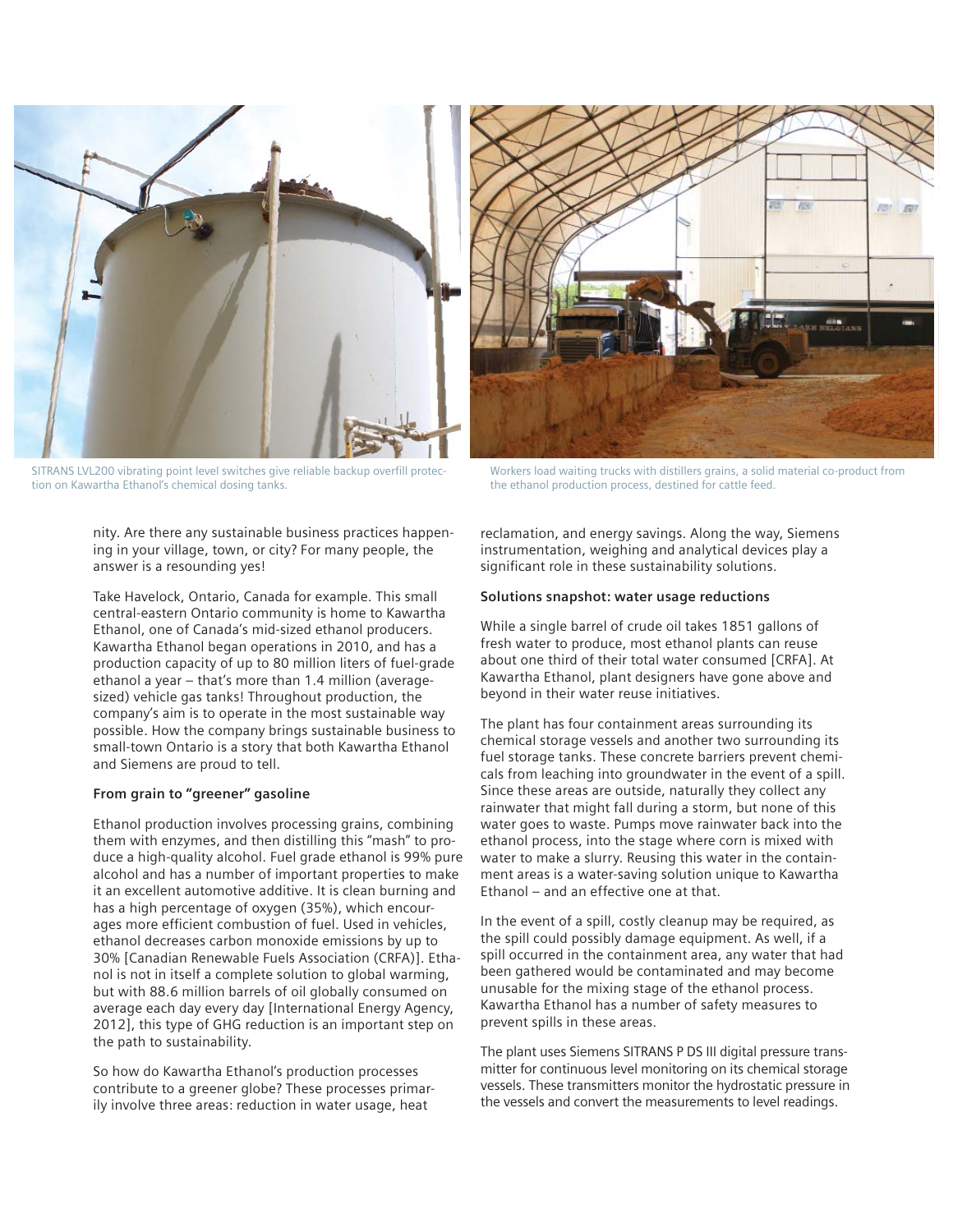

SITRANS P pressure transmitters are mounted on pipes to monitor steam in the plant.



Kawartha Ethanol uses extra wraps of removable, customized insulation to reduce heat loss in crucial areas.

They offer comprehensive diagnostics and high reliability, ensuring that operators have consistently accurate level measurements. SITRANS LVL200 vibrating point level switches are used as backup for the facility's continuous devices, providing overfill protection for the chemical vessels and throughout the production process. These point level switches have reliable performance and feature a robust design to prevent failure in aggressive applications such as this.

To monitor recirculated water, as well as other material moving from process to process, Kawartha Ethanol uses a number of flowmeters from Siemens. For measuring liquid flow, SITRANS F M MAG 5100 W sensor combined with SITRANS F M MAG 6000 transmitter have a measurement accuracy of  $\pm$  0.25%, giving operators high performance and maximum functionality.

#### **Solutions snapshot: heat reclamation**

During the manufacturing process, temperature and pressure control is crucial to ensuring a quality final product and a safe working environment. The measurement required most in plants during ethanol production is temperature.

Kawartha Ethanol uses product-to-product heat exchangers to redistribute different temperatures throughout the plant. Heat exchangers circulate high-temperature liquids or slurries with low-temperature ones – without mixing these materials.

Where are these heat exchangers used in the facility? Three examples:

• The stage where enzymes break down the corn mash into simple sugars creates a great deal of heat. The mash must be cooled from 85 °C to 41 °C (185 °F to 106 °F) before moving to the fermentation stage. Cooling waters circulate to lower mash temperatures into the optimal range. This process can reclaim over 40 °C (104 °F) without using extra energy to cool the mash.

- After distillation, the corn slurry (stillage) is separated into cake and liquid using centrifuges. The liquid is concentrated through a series of evaporators which use waste heat from distillation. The two products are then combined to form a bright yellow, high-protein mixture. This co-product of ethanol production is then sold as distillers grains for animal feed.
- Instead of using energy to heat process water for use during ethanol production, heat exchangers circulate water with flash steam. Flash steam is created in the boiler condensate system where liquid moves from a high pressure to lower pressure areas.

Siemens temperature and pressure instruments play an important role in heat reclamation. SITRANS T temperature transmitters monitor the mash cooler, making sure that the slurry enters the fermentation stage at the correct temperature. The pressure created during the ethanol process also needs to be closely monitored. SITRANS P pressure transmitters measure areas such as the boiler condensate system. Too much pressure can be dangerous, so these devices are accurate with advanced diagnostics and safety functions. Valve positioners from Siemens accompany all of the temperature and pressure transmitters in the facility. SIPART PS2 valve positioners are flexible devices for all of these applications and provide intelligent diagnostics.